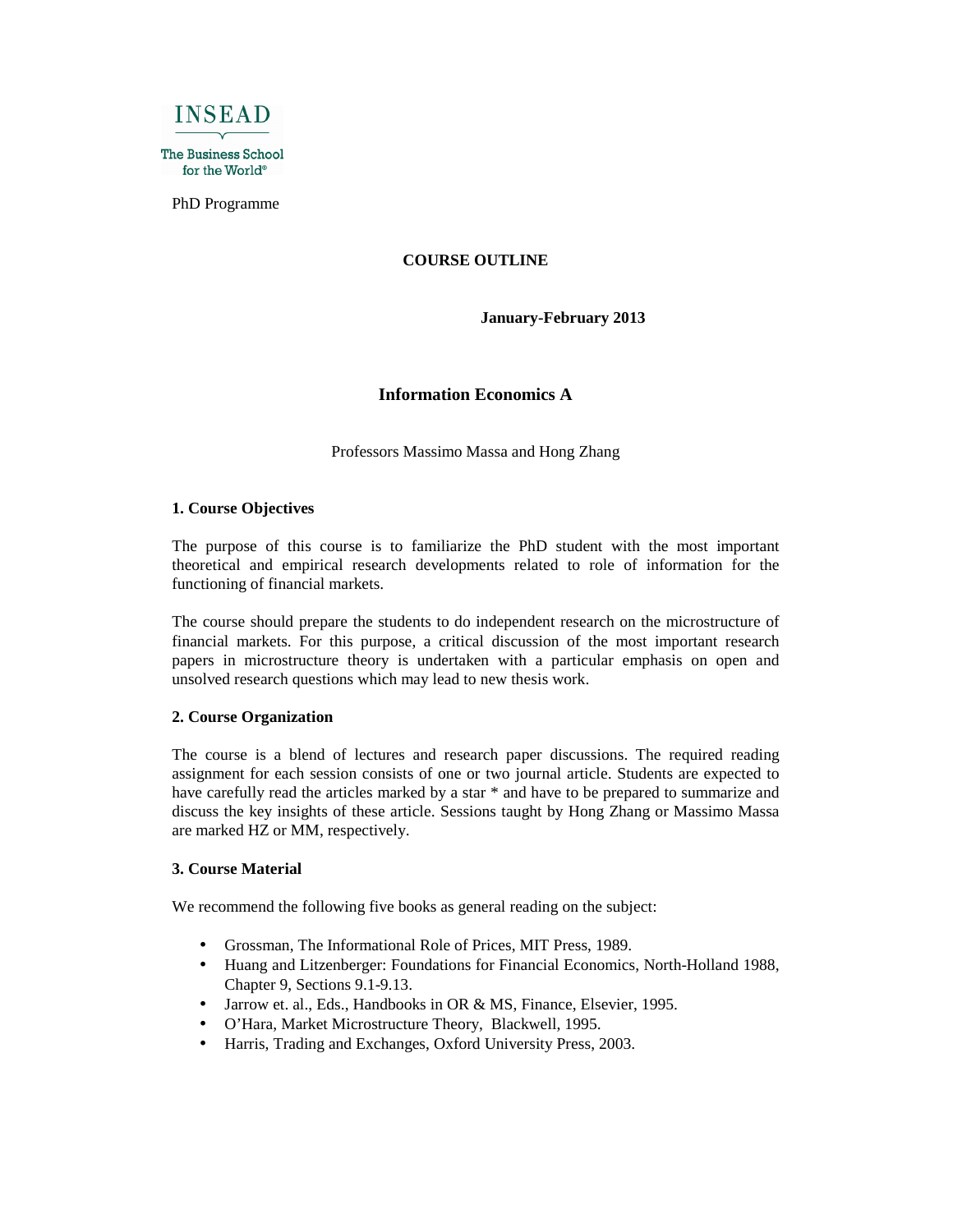### **4. Course Administration**

Class participants can contact us any time by e-mail and/or make direct appointments.

Massimo Massa, ext. 4481 Massimo.Massa@insead.edu

Hong Zhang, ext. 5493 Hong.zhang@insead.edu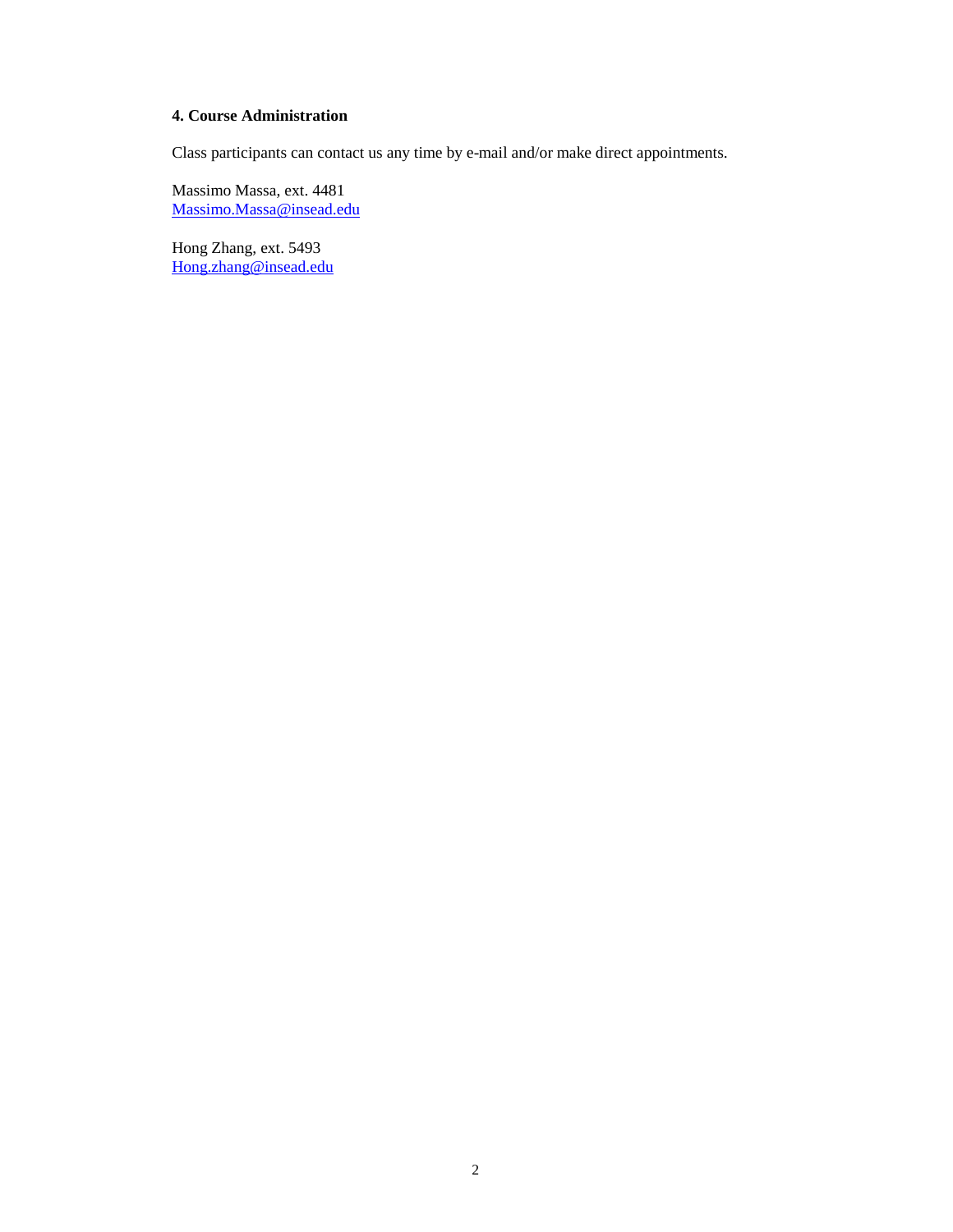# **DETAILED COURSE SCHEDULE**

#### **Session 1 Rational Expectations and Learning MM**

\* Grossman, S., 1976: On the Efficiency of Competitive Stock Markets Where Traders Have Diverse Information, Journal of Finance, pp. 573-585.

\* Grossman S. and J. Stiglitz, 1980; On the Impossibility of Informationally Efficient Markets, American Economic Review, 70, pp. 393-408.

\* Grossman S. and J. Stiglitz 1976: Information and Competitive Price Systems, American Economic Review, 66, pp. 246-253.

\* Hellwig M., 1980: On the Aggregation of Information in Competitive Markets, Journal of Economic Theory, pp. 477-498

\* Hellwig M., 1982: Rational Expectations Equilibrium with Conditioning on past Prices: A Mean-Variance Example, Journal of Economic Theory, pp. 278-312

\* Admati A., 1985: A Noisy Rational Expectations Equilibrium for Multi-Asset Securities Markets, Econometrica, pp. 629-657.

Diamond D. and Verrecchia, 1981: Information Aggregation in a Noisy Rational Expectations Economy, Journal of Financial Economics, pp. 221-235.

Grossman S., 1981: An Introduction to the Theory of Rational Expectations under Asymmetric Information, Review of Economic Studies, pp. 541-559

#### **Session 2 Models with Information Acquisition MM**

\* Van Nieuwerburgh, S., and L. Veldkamp, 2009: Information immobility and the home bias puzzle, Journal of Finance, 64 3, 1187–1215.

\* Van Nieuwerburgh, S., and L. Veldkamp, 2009: Information acquisition and portfolio underdiversfication"

\* Kacperczyk, M., S. van Nieuwerburgh and L. Veldkamp, Attention Allocation over the Business Cycle, 2010, Working Paper.

\* Kacperczyk, M., and A. Seru, 2007, Fund manager use of public information: New evidence on managerial skills, Journal of Finance, 62, 485–528.

\* Kacperczyk, M., C. Sialm, and L. Zheng, 2005: On the industry concentration of actively managed equity mutual funds, Journal of Finance, 60,1983–2012.

\* V. Glode, B. Hollifield, M. Kacperczyk, and S. Kogan, 2010, Is Investor Rationality Time Varying? Evidence from the Mutual Fund Industry NBER Working Paper 15038.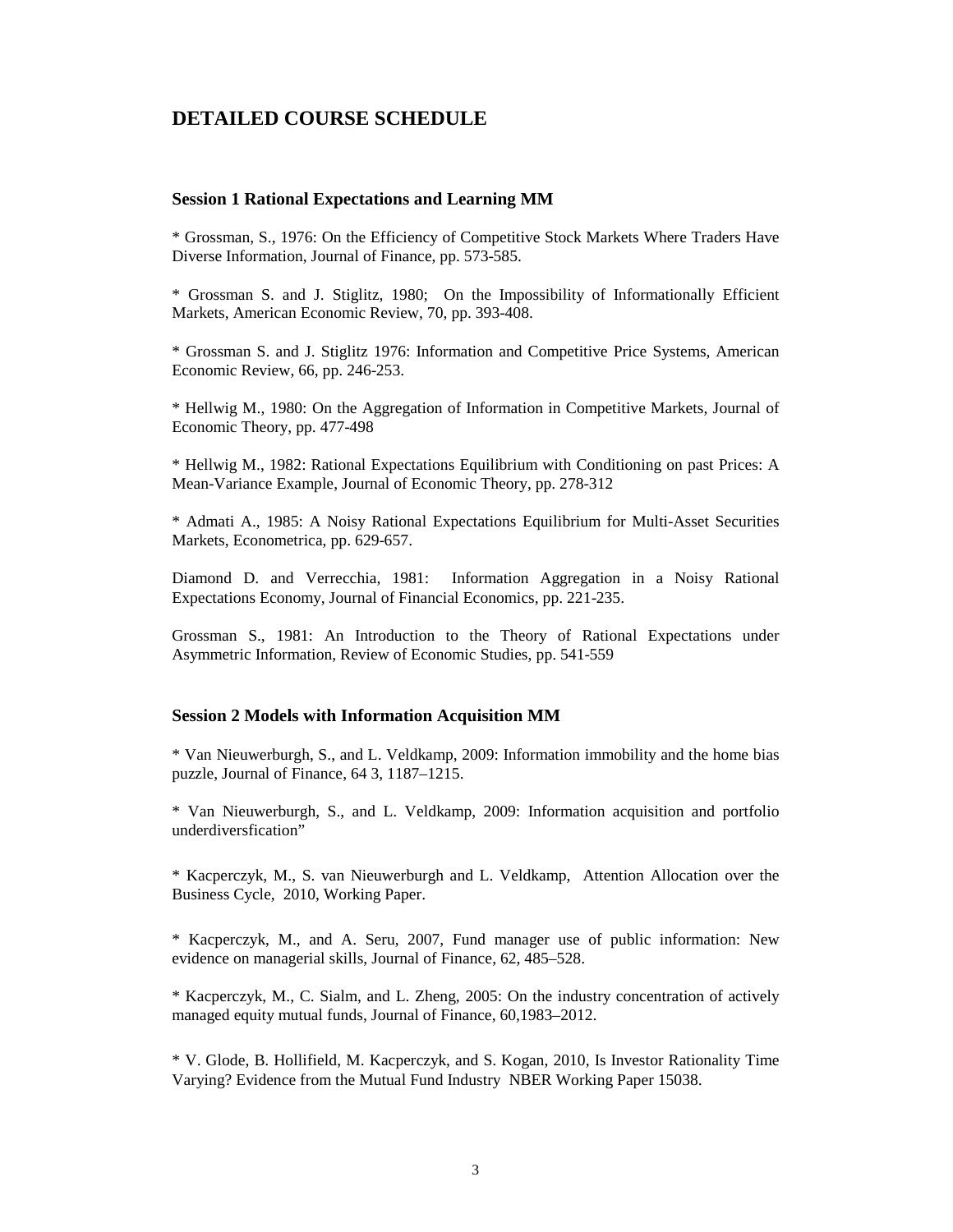C. Sialm, and L. Zheng, 2005, 2008: Unobserved actions of mutual funds, Review of Financial Studies, 21, 2379–2416.

#### **Session 3 Models with Endogenous Information Acquisition MM**

\* Admati A. and P. Pfleiderer 1987: Viable Allocations of Information in Financial Markets, Journal of Economic Theory, pp. 76-115.

\* Admati A. and P. Pfleiderer 1986: A Monopolistic Market for Information, Journal of Economic Theory, pp. 400-438.

\* Admati A. and P. Pfleiderer 1990: Direct and Indirect Sale of Information, Econometrica, pp. 901-928.

\* Admati A. and P. Pfleiderer 1988: Selling and Trading Information in Financial Markets, American Economic Review, Paper and Proceedings, pp. 96-103.

\* Grinblatt M. and S. Ross 1985: Market Power in a Securities Market with Endogenous Information, Quarterly Journal of Economics, pp. 1144-1167.

Admati A. and P. Pfleiderer 1993: Markets for Information: Selling and Trading on Information in Financial Market, American Economic Review, pp. 96-103.

Fishman M. and K. Hagerty 1995: The Incentive to Sell Financial Market Information, Journal of Financial Intermediation, pp. 95-115.

Admati A. and S. Ross 1985: Measuring Investment Performance in a Rational Expectations Equilibrium Model, Journal of Business, 58.

Daniel K., D. Hirshleifer and M. Subrahmanyam 1994: Security Analysis and Trading Pattern when some Investors Receive Information before others, Journal of Finance, pp. 1665-1699.

Verrecchia 1980: Consensus Beliefs Information Acquisition and Market Information Efficiency, American Economic Review, pp. 874-883.

Bhattacharya. and M. Spiegel 1995: Destructive Interference in an Imperfectly Competitive Multi-Security Market, Journal of Economic Theory, pp. 136-170.

#### **Session 4 Models with Information Acquisition MM**

\* Cohen L. and D. Lou, Complicated Firms, Working Paper.

\* Campbell, J.Y., S.J. Grossman, and J.Wang, 1993, Trading volume and serial correlation in stock returns, Quarterly Journal of Economics 108, 905–939.

\* Llorente, G., R. Michaely, G.Saar, and J.Wang, 2002, Dynamic volume-return relation of individual stocks, Review of Financial Studies 15, 1005-1047.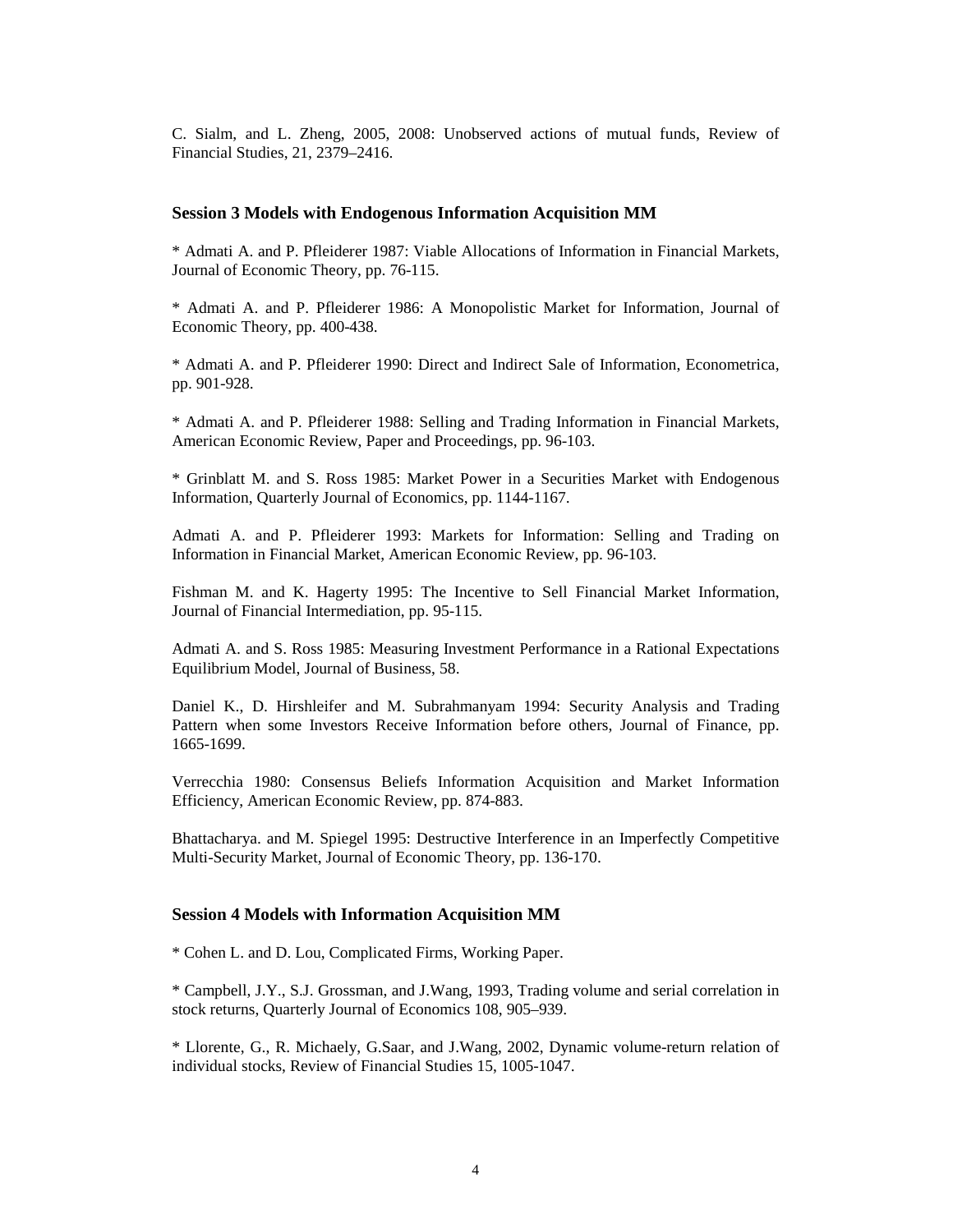\* Gervais, S., R. Kaniel, and D.H. Mingelgrin. 2001. The high-volume return premium. Journal of Finance 56, 877–919.

\* Barber, B. and T. Odean, 2008, All that glitters: the effect of attention and news on the buying behavior of individual and institutional investors, Review of Financial Studies 21, 785-818.

# **Session 5 Strategic Behaviour of Information Monopolists HZ**

 Kyle 1985: Continuous Auctions and Insider Trading, *Econometrica*, 536, pp. 1315-1336.

Admati and Pfleiderer 1988: A Theory of Intraday Patterns: Volume and Price Variability, *Review of Financial Studies*, 1, pp. 3-40.

Easley and O'Hara 1987: Price, Trade Size and Information in Securities Markets, *Journal of Financial Economics*, 19, pp. 69-90.

Easley and O'Hara 1992: Time and the Process of Security Price Adjustment, *Journal of Finance*, 47, pp. 905-927.

Glosten and Milgrom 1985: Bid, Ask and Transaction Prices in a Specialist Market with Heterogenously Informed Traders, *Journal of Financial Economics*, 13, pp. 71- 100.

Grossman and Miller 1988: Liquidity and Market Structure, *Journal of Finance*, 43, pp. 617-637

# **Section 6: Evidence on the Use of Information in Delegated Management HZ**

 $\Rightarrow$  Mamaysky, H., M. Spiegel, and H. Zhang. 2008. Estimating the Dynamics of Mutual Fund Alphas and Betas. *Review of Financial Studies* 21:233–64.

Cremers, Martijn and Antti Petajisto, 2009, "How Active is Your Fund Manager? A New Measure that Predicts Performance," *Review of Financial Studies*, 3329-3365.

Kacperczyk, Marcin, Clemens Sialm, and Lu Zheng, 2008, "Unobserved Actions of Mutual Funds," *Review of Financial Studies*, 2379-2416.

Coval and Moskowitz 1999: Home Bias at Home: Local Equity Preferences in Domestic Portfolios, *Journal of Finance*, 54, pp. 2045-2073.

Coval and Moskowitz 2001: The Geography of Investment: Informed Trading and Asset Prices, *Journal of Political Economy*, 109, pp. 811-841.

### **Section 7: Strategic Behavior in Delegated Management HZ**

Chevalier and Ellison 1997: Risk Taking by Mutual Funds as a Response to Incentives, *Journal of Political Economy*, 1056, pp. 1167-1200.